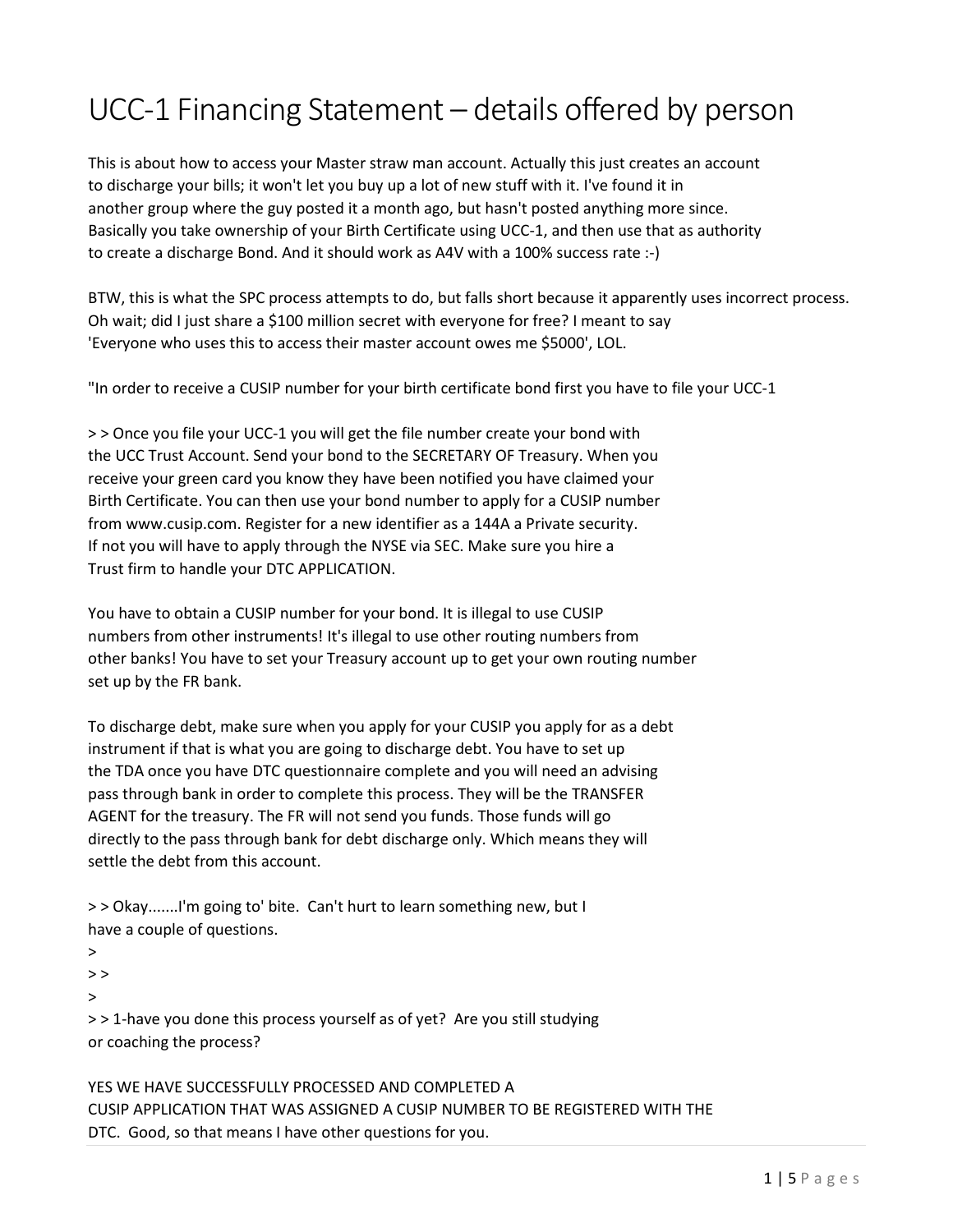Thank you in advance for your patience with someone not nearly as knowledgeable about what you do.

 $\,>$ 

ROBIN,

I ALSO HAD TO LEARN THE PROCESS AND SPEND MONEY TO GET THERE. I DON'T MIND SHARING WHAT I KNOW AND WHAT I HAVE LEARNED.

2-the UCC filing number on the upper right hand corner is the number to use as a bond number?

THE UCC FILE NUMBER IS USED AS THE BOND NUMBER WHICH WILL REFERENCE YOUR BIRTH CERTIFICATE BOND NUMBER. THE UCC IS USED AS COMMERCE BY CORPORATIONS. THEREFORE YOU HAVE TO FILE THE UCC IN ORDER TO CREATE COMMERCE. If not, which number are you talking about?

>

> > Okay......stupid question time

> (again). I already have a BC bond in place but am considering (actually

> need to) send in another to increase the credit amount Should I start

> my process now, wait until I send in another BC bond, or start now and

> repeat when I send in the new BC bond?

>

WE FOUND THE BOND AMOUNT IS 100 MIL. YOU MAY NOT EXCEED THIS AMOUNT. ONCE YOU FILE THE UCC-1 AND YOUR UCC TRUST IS SET UP I HAVE LEARNED THEY WILL THEN DEBIT YOUR ACCOUNT FOR THE 100 MIL. AFTER THAT YOU WILL HAVE TO SEND YOU BOND IN TO THE TREASURY SO YOUR DIRECT ACCOUNT CAN BE ACTIVATED. YOU WILL THEN NEED TO SET UP THIS ACCOUNT TO PROPERLY OBTAIN THE SECURITIES FROM THE TREASURY.

 $\mathbf{v}$ 

>

>

> > 3-What Trust firms do you suggest? What fees are involved? How are they compensated?

http://www.phgslaw.com/main.html THIS IS THE LAW FIRM THAT WILL ASSIST WITH THE DTC QUESTIONNAIRE AND GET YOUR BOND, ONCE ASSIGNED A CUSIP, ON BLUE SCREEN.

 Again, what are the fees involved and how is the firm compensated? Are the fees up front or are they deducted once the bond goes live?

> THEY WILL CHARGE A RETAINER. I GUESS IT DEPENDS ON THEIR FEES. I KNOW WE SPENT WELL OVER 10K FOR OUR RETAINER BUT IT WAS WORTH IT CONSIDERING THEY WORKED DIRECTLY WITH DTC TO GET THE PROCESS COMPLETED. NO GUESS WORK ON OUR PART. BUT WE HAD TO SET UP THE CUSIP BLIND. WE HAD NO KNOWLEDGE OF THIS PROCESS. MOST OF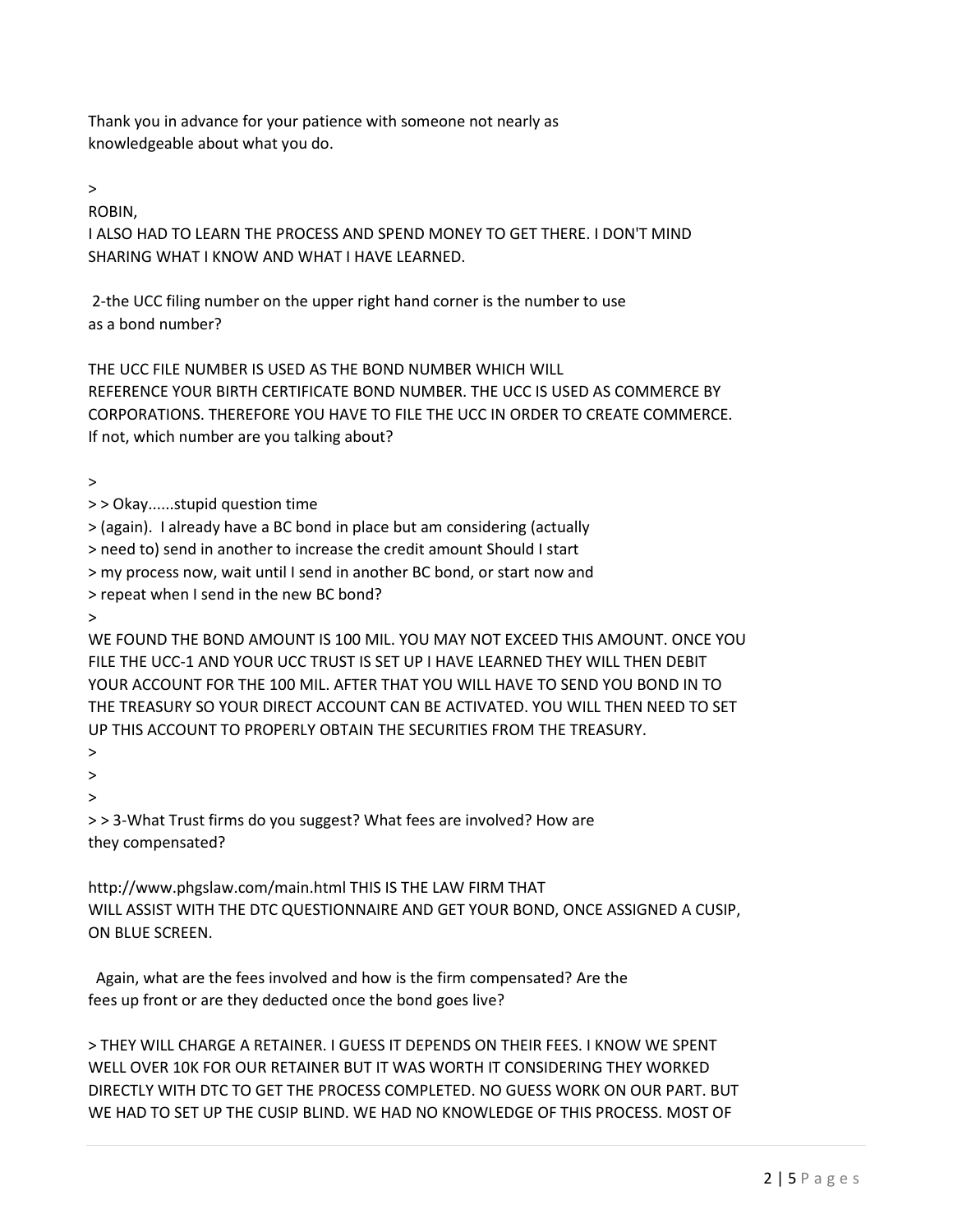THESE PEOPLE WHO CLAIM THEY KNOW HOW TO REDEEM THEIR ACCOUNTS REALLY DON'T. YOUR BEST BET IS TO WALK INTO A BANK AND SPEAK TO A BANK REP ON THE "PRIVATE SIDE" OF THE BANK TO GET REAL INFORMATION. LIKE I SAID IF YOU DON'T KNOW NO ONE WILL TELL YOU.

>

 $\overline{\phantom{a}}$ 

> THIS PROCESS WILL ALLOW YOU TO USE YOUR ACCOUNT IN COMMERCE. BUT REMEMBER YOU WILL THEN BE RESPONSIBLE FOR PAYING TAXES ON WHATEVER YOU USE. AND IT COULD CREATE A HUGE IRS BILL. SO BE READY FOR HANDLING THIS TYPE OF ACCOUNT. Wouldn't a BOE or IBOE cover any tax issues that may come out of this? And one last question and I hope you don't get offended because I am sincere: Is there anyone you have done this for that is willing to vouch for the process? As you mentioned in one of your posts, you've been burned before. I don't mind paying for information (the worker is worthy of his/her hire).

 But I don't want the Men In Black on my door either if you know what I mean. I again thank you for your timely responses.

>

>KEEP IN MIND THIS A4V IS NOT ALWAYS SUCCESSFUL AND IF YOU RECEIVE A BILL FROM THE IRS AND IT'S OVER 100K IT WILL BE DUE IN 10-DAYS! SO THIS IS WHY I SAY BE CAREFUL WHEN YOU GO INTO THIS AND USE ANY FUNDS FROM IT YOU WILL HAVE TO FILE A RETURN ON IT. AND THIS IS NO JOKE.

\*\*\*\*\*\*\*\*\*\*\*\*\*\*\*\*\*\*\*\*\*\*\*\*\*\*\*\*\*\*\*\*\*\*\*\*\*\*\*\*\*\*\*\*\*\*\*\*\*\*\*

Yes. When you set up the DTC you will need a bank involved. Make sure the account will be able to accept ALL "negotiable instruments".

CORPORATE YES YES RESALE UNDER RULE 144A NAME OF ISSUER "YOUR NAME IN CAPS" STATE YOU WERE BORN IN OFFERING AMOUNT 100,000,000 SHARES 1 CLOSING DATE "TODAYS DATE" YES LEAD UNDERWRITER "YOUR NAME" LEAD CONTACT "YOUR BANKER" YOUR COMMERCIAL ACCOUNT NUMBER

BOTTOM OF FORM ASSIGNED CUSIP NUMBER CLASS "A"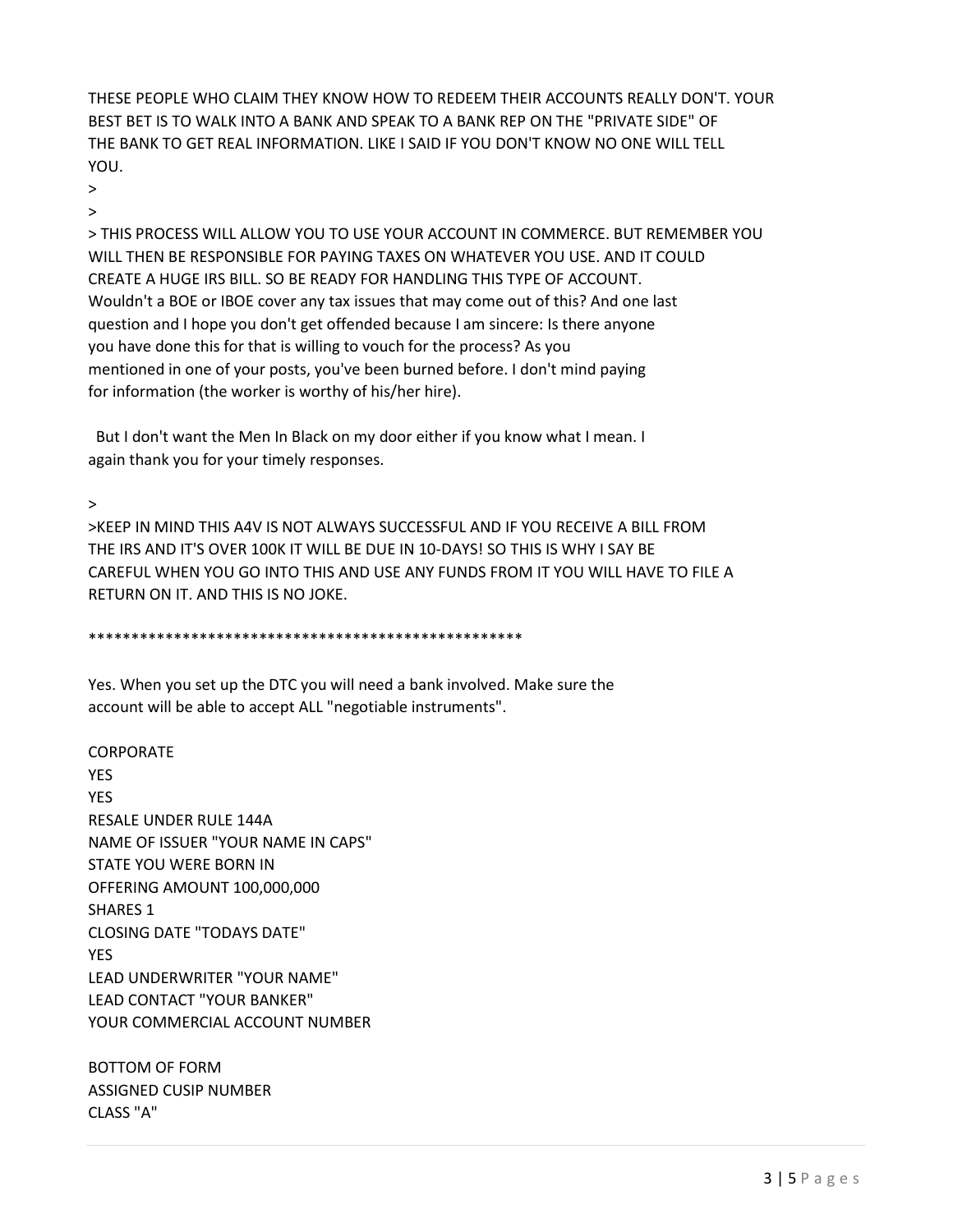INTEREST RATE "MARKET" MATURITY DATE "5 - 10- 15- 20 YEAR OFFERING AMOUNT TYPE OF ISSUE 144A NO OFFERING TO PUBLIC

HOPE THIS HELPS

## --- @... wrote:

>

> Okay, a pass through account from a bank is something else Mr. Lou stated as in a commercial account. I have looked into how to set up a commercial account by the internet and from what I researched, one must create a corporation. This led me to think of getting a LLC so that I may set up a commercial/pass through account for me to discharge debts. I have downloaded the eligibility questionnaire from the DTCC website. But I am still thinking through this process so I may have my ducks in a row before I begin.

And the UCC has to state the collateral in which will fund the trust. Therefore make sure the Birth certificate bond number is listed as collateral in your accounting statement. 100,000,000 is recognized in all trading platforms. The platform will only recognize this amount. It can also be broken down in 10 mil dollar blocks by financial institutions. But in order to trade on the platform those many 10mil blocks have to equal 100mil. I hope this helps!

So in order to be clear!

- 1. Redeem Birth Cert.
- 2. File UCC in state of birth and in one of the three redemptions States.
- 3. Post your bond with Treasury.
- 4. Once you receive confirmation (green card) from Treasury bond is activated.
- 5. Apply for CUSIP number through www.cusip.com.
- 6. Open up Commercial Account and TDA account.
- 7. Apply for DTC registration. Obtain Counsel.
- 8. Bond becomes live again on stock market.
- 9. Pull down funds from TDA through pass through account.

10. Start paying debts.

11. You can never walk into a bank and get cash from this commercial account! You may only pay bills. Once transfer bank receives funds they will immediately issue a MT760 to block this account. This MT760 can not be monetized only debt payments!

Make sure when you receive the 1099 INT you file the tax return!

12. You are all set!

Hope this is plain!

I didn't make anything. I brought into seminars and forums like this and disseminated some of the information and trashed other information. Since I knew a little about banking and instruments and the basis of claiming the Birth cart was to remove it from the company who was trading it so you could I realized some of these processes had to be some somewhat true. After two years of paying thousands of dollars to be who just talked